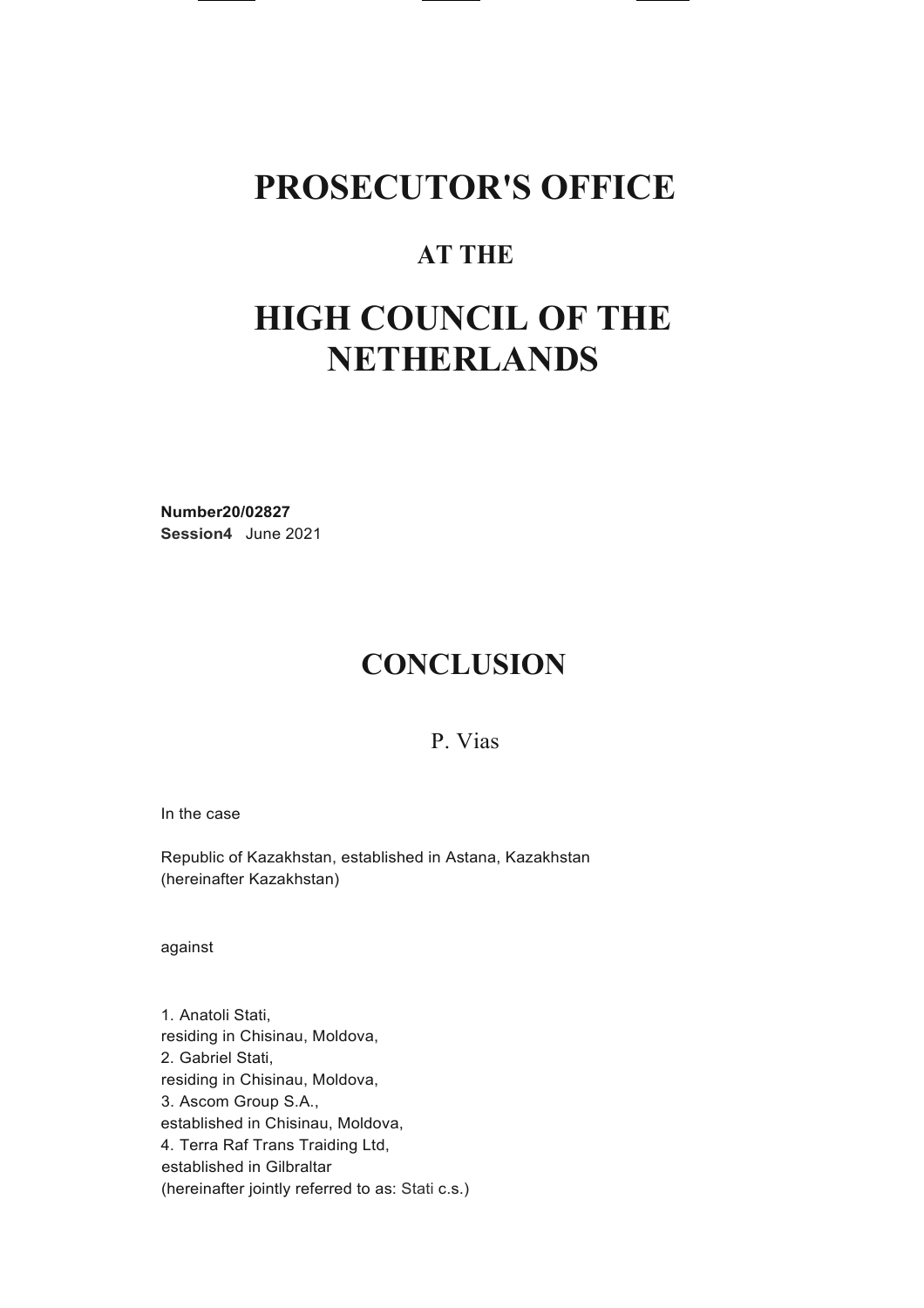In this case Stati et al. applied for recognition and enforcement in the Netherlands of two arbitral awards made in Stockholm in December 2013 and January 2014 between Stati et al. and Kazakhstan, pursuant to Article 1075 of the Dutch Code of Civil Procedure. The court of appeal has deemed itself competent to take cognisance of this request and has granted the request. In these proceedings, Kazakhstan complains that the court of appeal had no jurisdiction, because the Dutch arbitration law, as it applied before 1 January 2015, is not applicable to this case. For that reason, on the basis of art. 1075 (old) Rv, not the court of appeal, but the court in preliminary relief proceedings would have jurisdiction to decide on the request.

#### **1. Facts and process**

- 1.1 In cassation the following can be assumed.  $1$  Stati et al. owned shares in two Kazakh companies, which were involved in the exploitation of oil fields in Kazakhstan. In 2010, after a dispute between the parties, the exploitation rights for the oil fields ended.
- 1.2 Stati et al. initiated arbitration proceedings against Kazakhstan before the *Arbitration Institute*  (hereinafter: the Arbitral Tribunal) attached to the *Stockholm Chamber of Commerce pursuant to* Article 26(3) of the Energy Charter Treaty2 *.* By arbitral awards of 19 December 2013 and 17 January 2014, the Arbitration Tribunal upheld the claims of Stati et al. and ordered Kazakhstan to pay an amount of USD 497,685,101 in damages.
- 1.3 Kazakhstan applied to the competent court in Stockholm for the annulment of the arbitral awards. That application was rejected. Kazakhstan lodged an extraordinary appeal against this decision (seeking the annulment of the arbitral awards on grounds of 'grave procedural mistake'), which was rejected by the Swedish Supreme Court in its decision of 24 October 2017. No further appeal has been lodged against the judgment rejecting the application for setting aside.
- 1.4 Stati et al. applied to the Court of Appeal of Amsterdam on 26 September 2017, requesting the recognition and enforcement of the arbitral awards pursuant to Article 1075 of the Dutch Code of Civil Procedure in conjunction with Articles Ill and IV of the 1958 New York Convention, or in any event Article 1076 of the Dutch Code of Civil Procedure. Stati et al. also directed the request against the *National Fund of the Republic of Kazakhstan*  (hereinafter referred to as: National Fund) and the company Samruk-Kazyna JSC (hereinafter referred to as: Samruk).
- 1.5 Kazakhstan submitted a defence and requested the court to declare itself incompetent to take cognisance of the case and to refer it to the interim relief judge of the District Court of Amsterdam, or at least to reject the request.
- 1.6 By interlocutory order of 6 November 20183 (hereinafter: the interlocutory order), the Court of Appeal has ruled that it has jurisdiction to take cognisance of this request. To this end, the Court of Appeal considered, in summary, the following. In support of its claim of lack of jurisdiction, Kazakhstan referred to art. IV of the Act on Modernisation of Arbitration Law, in which a

<sup>&</sup>lt;sup>1See</sup> paragraphs 2.1-2.4 of the final decision of the Court of Appeal of Amsterd am of 14 July 2020, ECLI:NL:GHAMS:2020:2032.<br>2Energy Charter Treaty and Annexes, Treaty Series 1995, 108 and Treaty Series 1995, 250.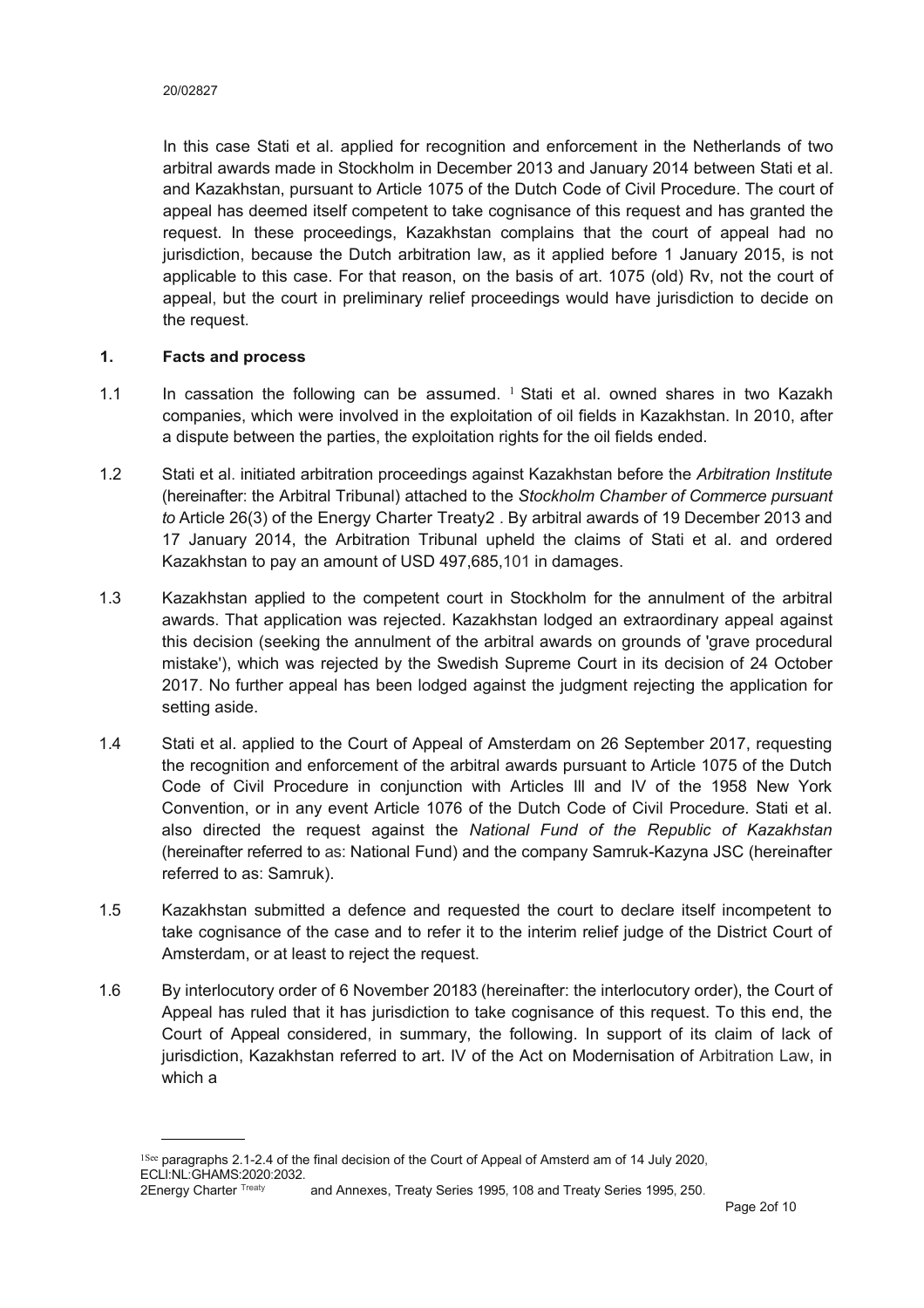20/02827 <sup>3ECLI</sup> :NL:GHAMS:2018:4155, JBPr 2019/19, m. nt. C. L. Schleijpen.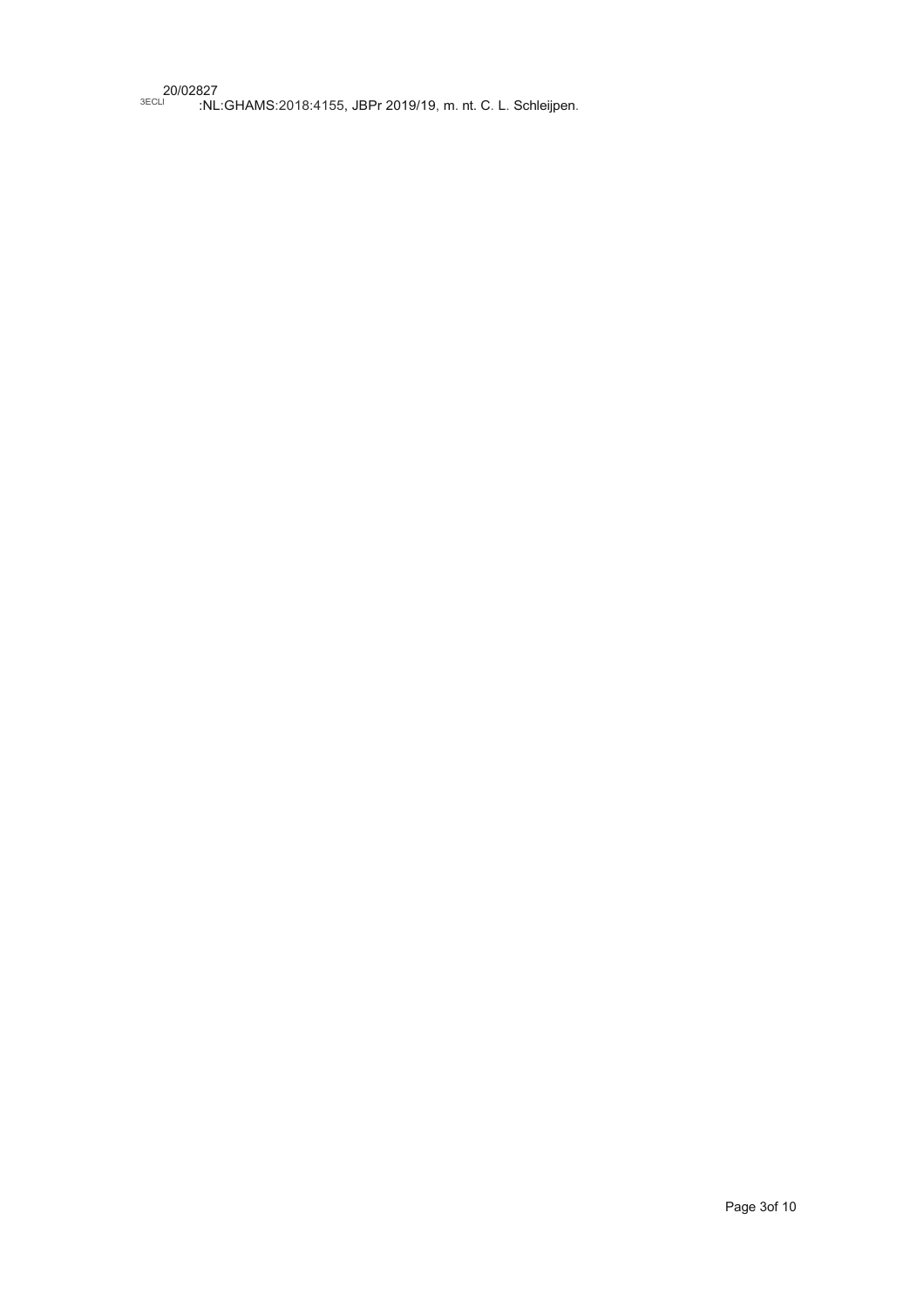transitional arrangement is included. Art. IV paragraph 2 of this Act implies that the provisions of the new arbitration law do not apply to arbitrations that are or were already pending at the time of entry into force of the new law (1 January 2015). However, according to the Court of Appeal, this rule is not intended for foreign arbitration proceedings, which the Court deduces from the legislative text and the Explanatory Memorandum. This shows that the purpose of the transitional law is to prevent two different kinds of arbitral procedural law from successively applying to arbitral proceedings. This risk does not arise in foreign arbitration proceedings. The old (Dutch) arbitration law did not apply to these arbitrations, so that this law cannot 'continue to apply' due to a respectful effect, and therefore the problem of two different types of (Dutch) arbitration procedural law applying to the same lawsuit does not arise either. Also article IV (2) of the Act is not written for foreign arbitrations (paragraphs 2.3- 2.4).

- 1.7 The Court also rejected Kazakhstan's argument that there are substantial differences between the old and the new arbitration law, which the parties could not have anticipated. These changes include the fact that pursuant to art. 1076 paragraph 4 of the Code of Civil Procedure (new), enforcement may only be refused if the party relying on it has *timely argued*  in the arbitration proceedings that the arbitrators have violated their mandate and if the noncompliance is *of a serious nature*. According to the Court of Appeal, this is a change of minor nature and it is also very questionable whether parties to foreign arbitration proceedings take such Dutch procedural requirements into account. The introduction of art. 1074d Rv (new) is also not considered of sufficient importance by the Court of Appeal (ground 2.6).
- 1.8 The Court of Appeal then assessed whether this interpretation of the transitional law leads to an unjustified distinction between Dutch and foreign arbitrations, in the sense that the recognition and enforcement of a foreign award is subject to only one authority, whereas Dutch awards can be assessed in two instances. According to the court of appeal, this distinction by law applies in any case to post-conviction arbitrations. arbitrations commenced on 1 January 2015. A different interpretation of the transitional law would therefore not lead to a permanent solution to this problem, according to the Court of Appeal. Moreover, according to the Court of Appeal, Article Ill of the New York Convention (which prescribes that the recognition or enforcement of arbitral awards governed by that Convention may not be subject to 'substantially more onerous conditions' than those applicable to domestic arbitral awards) is not automatically in conflict with this. The fact that the recognition and enforcement of a foreign arbitral award is subject to only one authority cannot, according to the Court of Appeal, be regarded as a considerably more onerous condition (section 2.7).
- 1.9 The court rejected the applications against Samruk and National Fund, because they were not parties to the arbitration awards (paragraphs 2.12 and 2.14).
- 1.10 By a final order of 14 July 20204 , the court assessed Kazakhstan's appeal for refusal of recognition and enforcement. The court came to the conclusion that

<sup>4</sup>See also *JOR* 2020/299 with commentary. C.L. Schleijpen.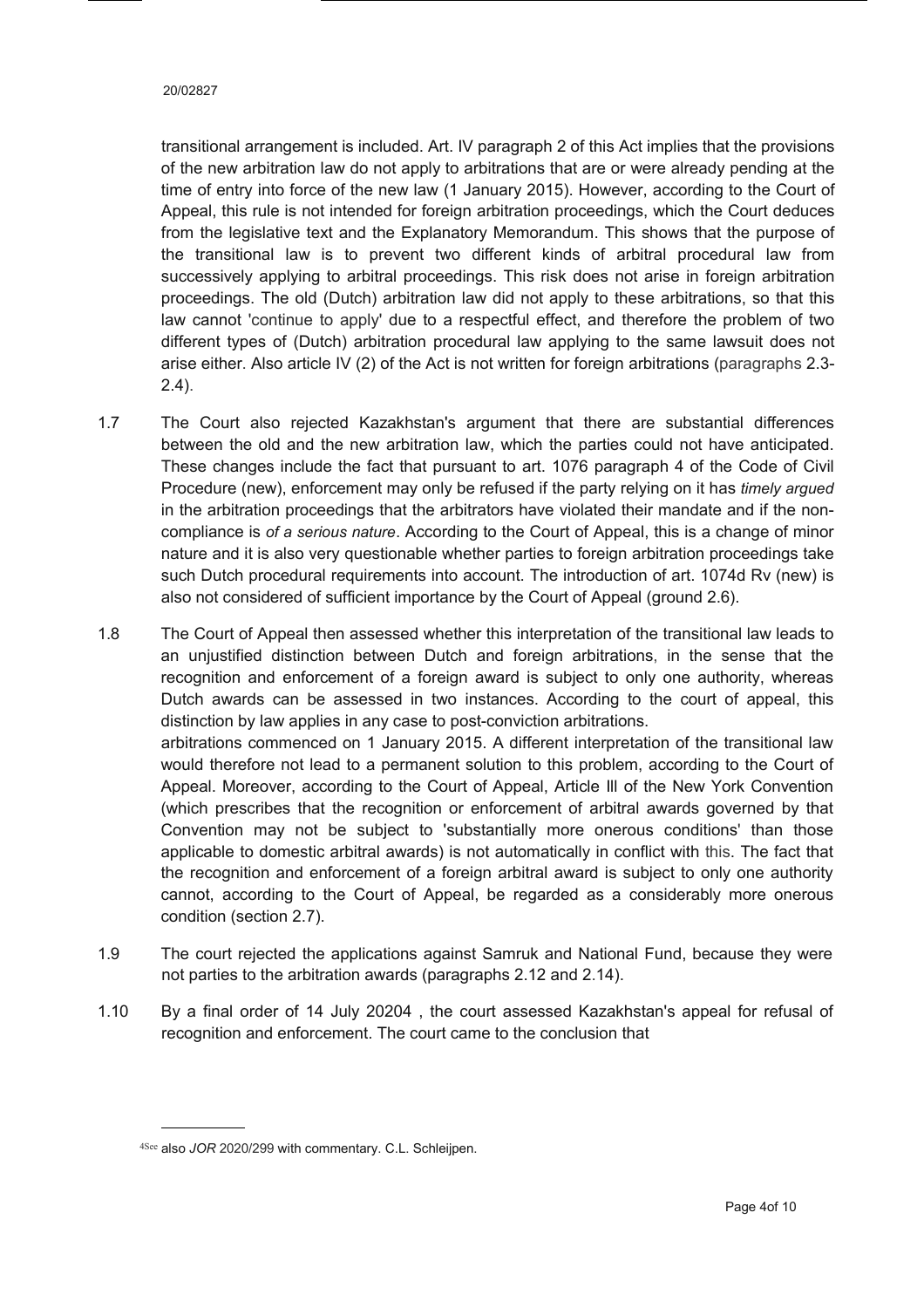none of the alleged grounds for refusal apply. The court recognised the arbitral awards and granted leave for enforcement.

1.11 Kazakhstan lodged an appeal in cassation against the interlocutory order and the final decision on the basis of art. 1075 (old) Code of Civil Procedure, taking into account the twomonth period prescribed by that provision. Stati et al. put forward a defence and claimed that Kazakhstan's application was inadmissible.

#### **2. Discussion of the admissibility of the appeal in cassation**

- 2.1 In their defence Stati et al. relied on Kazakhstan's inadmissibility in their appeal to the Supreme Court, because no appeal to the Supreme Court is possible against the granting of leave for enforcement and Kazakhstan did not put forward any grounds for appeal. I would like to make the following comments on Kazakhstan's plea of inadmissibility.
- 2.2 In its judgment of 25 June 2010 in the case of *Rosneft/Yukos Capita/5,* the Supreme Court ruled that no appeal lies against the grant of exequatur pursuant to art. 1075 (old) Code of Civil Procedure. Art. 1062 (4) (old) Rv (now art. 1062 (3) Rv) provides that no appeal is possible against the granting of leave to execute an arbitral award rendered in the Netherlands, other than cancellation and revocation (art. 1064 (1) (old) Rv, now art. 1064 Rv). This means that no appeal may be lodged against the grant of exequatur, but that an action for setting aside or revocation of the arbitral award itself will also affect the exequatur already granted. 6 An appeal may, however, be lodged against a refusal of enforcement. This is an 'asymmetrical' prohibition of legal remedies.7 As such, this prohibition of legal remedies did not apply to the granting of leave to proceed to enforcement under art. 1075 (old and new) of the Dutch Code of Civil Procedure of arbitral awards made abroad which are covered by the New York Convention8 . After all, art. 1075 (old) Rv (now art. 1075 paragraph 2 Rv) declares art. 989 Rv (appeal) and 990 Rv (cassation) applicable by analogy. In the *Rosneft/Yukos* Capita decision, the Supreme Court ruled that this distinction between arbitral awards rendered in the Netherlands and abroad is in conflict with Art. Ill. of the New York Convention. Article Ill New York Convention provides that the recognition and enforcement of arbitral awards covered by the Convention may not be subjected to conditions that are appreciably more onerous than those to which the recognition and enforcement of domestic awards is subject (hereinafter: the prohibition of discrimination). According to the Supreme Court, the exequatur procedure for foreign arbitral awards would be considerably more cumbersome if it also included the possibility of appeal and cassation.

<sup>5</sup> HR 25 June 2010, ECLl:NL:HR:2010:BM1679, NJ 2012/55, m.n.. H. J. Snijders , TvA 2011/9, m.n.. J. J. van Haersolte-van Hof.

<sup>6</sup> Green Series on Civil Procedure, art. 1062 Rv, notes. 4 (H.J. Snijders). See also A.J. van den Berg et al., Arbitration law, 1992, p. 128-129 ; P. Sanders, Het Nederlandse Arbitragerecht, 2001, p. 174.

 $7$  See on this point, inter alia, J.W. Bitter and R. Schellaars, De tenuitvoerlegging, vernietiging en revoking van arbitrales verdonnissen naar huidige en naar toekomstige recht (The enforcement, annulment and revocation of arbitral awards under current and future law), TvA 2013/37; J.Ph. de Korte, Een wereld van verschil - verlof tot handhaving en erkenning van annulling een buitenlandse arbitraal uitspraak (A world of difference - leave to execute and recognise the annulment of a foreign arbitral award), TvA 2012/58; D.A.M.H.W . Strik and

J.B.J. Hoefnagel, Exclusion Agreements and the Consultation Bill on Revision of Arbitration Legislation: a Missed Opportunity, TvA 2012/20.

<sup>8</sup> Convention on the Recognition and Enforcement of Foreign Arbitral Awards, done at New York on 10 June 1958, Treaty Series 1958, 145.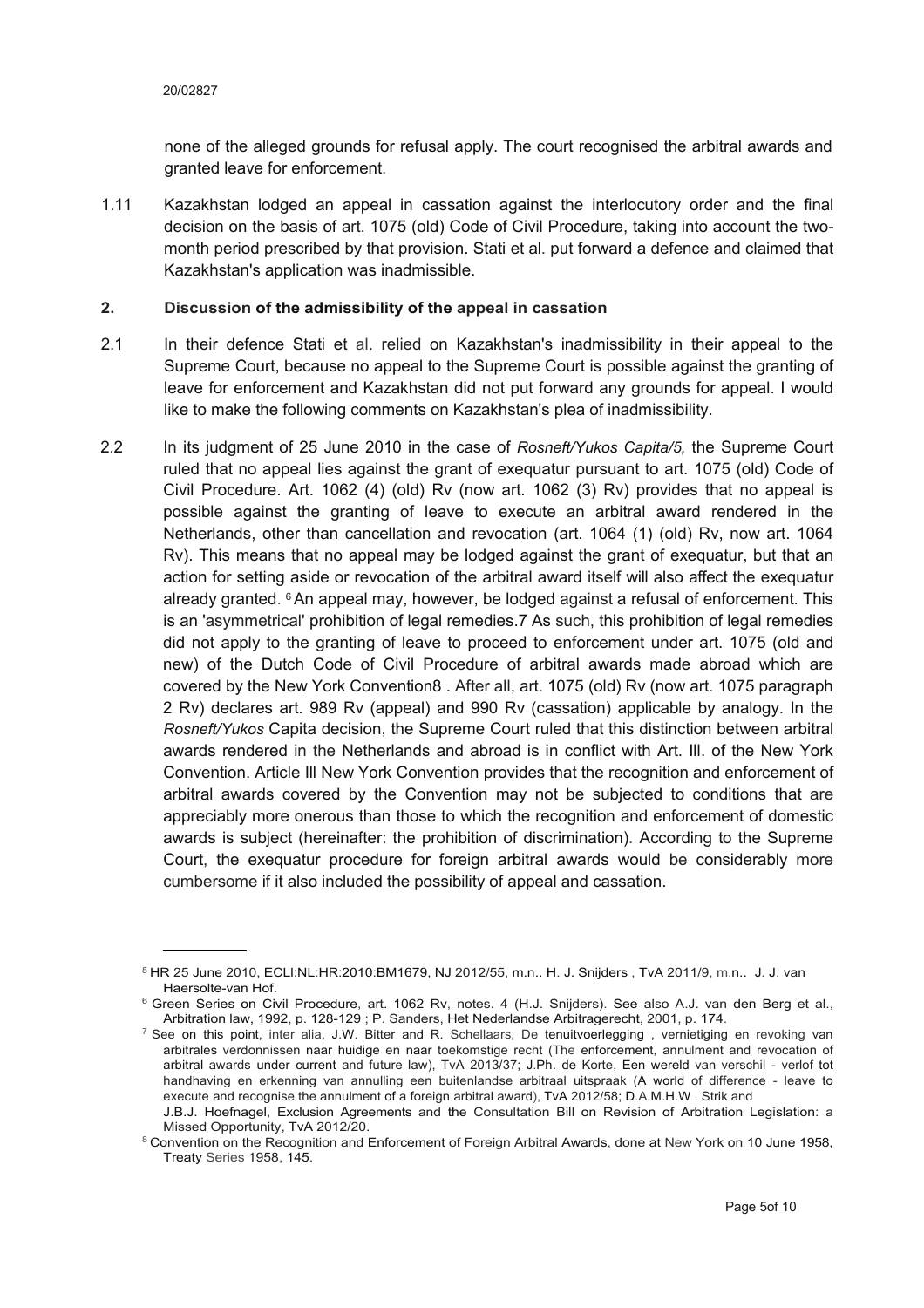exist.º Thus, the granting of leave to enforce a foreign arbitral award covered by the New York Convention is not subject to any appeal. This prohibition of legal remedies also applies to the recognition of a foreign award10 , but may (like any prohibition of legal remedies) be broken in the event that one of the grounds for breaking the prohibition as accepted by the Supreme Court11 arises or if Article 6 ECHR is violated. This may be the case if there is no possibility to nullify the arbitral award in the country where it was made. <sup>12</sup> In that case, the principle of *equality of arms* may be infringed*,* because the possibilities for obtaining leave to proceed with enforcement differ from the possibilities for blocking it to such an extent that one party is placed at a substantial disadvantage compared to the other.

2.3 The central question in the present case is whether the prohibition on appeal (against the granting of leave for enforcement) also extends to decisions on the court's jurisdiction to hear the application for recognition and enforcement . The decision of the Supreme Court in *Rosneft/Yukos Capital* only relates to *the granting of exequatur,* because article 1062 section 4 (old) of the Dutch Code of Civil Procedure only deals with exequatur. This raises the question of the scope of article 1062 paragraph 4 (old) Rv (now article 1062 paragraph 3 Rv). The following can be read about this provision in the parliamentary history:

> If leave is granted, the applicant's opposite party may bring only the legal remedy provided for in Article 1064, i.e. an action for setting aside. If successful, the annulment of the arbitral award shall automatically entail the annulment of the exequatur granted. The bringing of such an action shall not suspend enforcement. However, an application for suspension may be made: see Article 1066 and its explanatory notes. 13

It may be inferred from this passage that the idea behind the prohibition of legal remedies was the following. A separate action against the granting of leave for enforcement is unnecessary and undesirable, because the grounds for refusal of enforcement are the same as those for setting aside an award under article 1065 paragraph 1 of the Code of Civil Procedure (old and new), and can therefore be raised in an enforcement action. The annulment of the arbitral award will then also affect the granting of leave to appeal. Thus, despite the prohibition on legal remedies, the other party to the enforcement proceedings has a legal remedy, namely, setting aside (or revocation).  $14$  This justifies the exclusion of appeal and cassation against the grant of exequatur.  $15$  The exclusion of appeals against the granting of leave to appeal and enforcement of arbitral awards given abroad is also justified.

<sup>9</sup> HR 25 June 2010, cited above, paragraph 3.4. See also Green Series on Civil Procedure, art. 1075 Rv, note 9 (H.J. Snijders). 9 (H.J. Snijders); T&C Rv, art. 1075 Rv, note 3 (G. J. Meijer). 3 (G. J. Meijer); J. Ph. de Korte, Welke consequenties heeft het discriminatieverbod van artikel Ill van het Verdrag van New York voor de Nederlandse exequaturprocedure? TvA 2007/3.

<sup>10</sup>See HR 21 March 2017, ECLl:NL:HR:2017:555, NJ 2017/343 , m. nl. L. Strikwerda.

<sup>&</sup>lt;sup>11</sup> HR 25 June 2010, cited above, paragraph 3.5. See in this respect B. T. M. van der Wiel and others, Cassation, 2019/160 (B. T. M. van de Wiel and N. T. Dempsey).

<sup>&</sup>lt;sup>12</sup> HR 25 June 2010, cited above, paragraph 3.8.4. See also HR 1 May 2015, ECLI:NL:HR:2015:1194, NJ 2015/454, m.v. L. Strikwerda ((; ukurova Holding/Sonera Holding, paragraph 3.3.1 e.f.). L. Strikwerda *((; ukurova Holding/Sonera Holding),* 3.3.1 et seq.

<sup>&</sup>lt;sup>13 G</sup>. J. Meijer and others, Parl. Gesch. Arbitration Act 2015/111.44.3.

<sup>&</sup>lt;sup>14</sup> See also the note by W.D.H. Asser to the Amsterdam Court of Appeal 27 August 1998, TvA 2000/170.

<sup>15</sup> See the note by J.J. van Haersolte-van Hof to the *Rosneft/Yukos Capital* judgment*,* TvA 2001/9, at 2.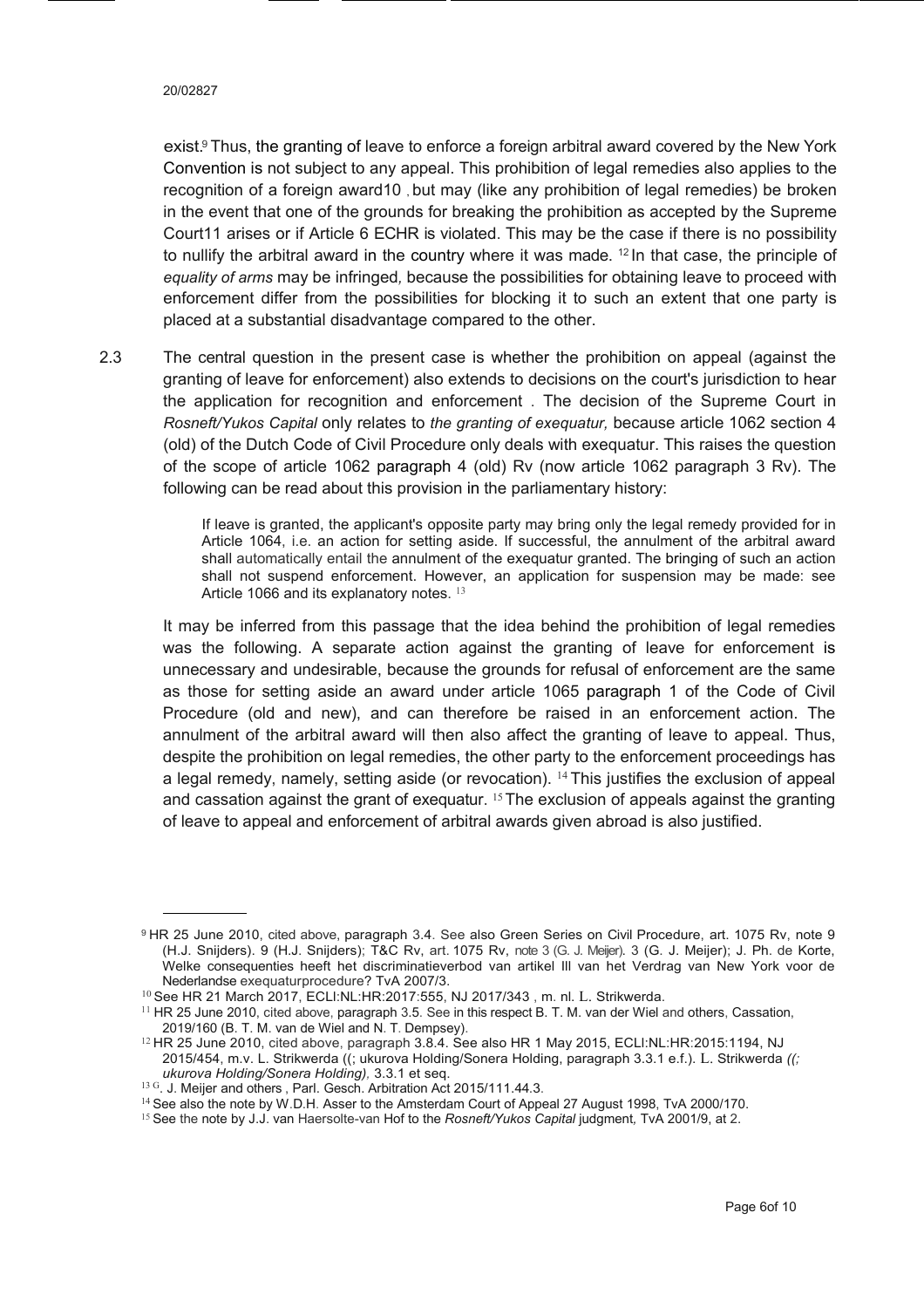judgements is therefore justified, provided that in the relevant 'foreign country' there is or has been a possibility of annulment.

- 2.4 In my opinion, it follows from the above that the jurisdiction of the court to grant leave for enforcement is not covered by the prohibition on appeal in art. 1062 paragraph 4 (old) Rv. After all, this is not a question that can be raised in nullification proceedings based on art. 1064 Rv (old and new). The issue there is whether the arbitral award is so defective that it must be set aside on one of the grounds referred to in art. 1065 paragraph 1 Rv (old and new). The annulment procedure is not intended as a legal remedy against the order granting leave for enforcement as such. The same applies to the claim for revocation on the grounds of art. 1068 Rv (old and new). I am therefore of the opinion that the appeal in cassation is right in stating that the prohibition on legal remedies is not applicable and that therefore no grounds for revocation needed to be stated either.
- 2.5 I also note that there is no risk of a violation of the prohibition on discrimination of Art. Ill. of New York. After all, the question at issue in cassation - how should the transitional law of Dutch arbitration law be interpreted and which court has jurisdiction - may also arise in proceedings arising from a request for exequatur of an arbitral award rendered in the Netherlands pursuant to art. 1062 Rv (old and new). Also then, the asymmetrical legal prohibition does not apply.
- 2.6 The above leads to the conclusion that Kazakhstan's appeal in cassation is admissible.

#### **3. Discussion of the appeal in cassation**

- 3.1 The appeal in cassation consists of two parts. Subsection 1 contains a complaint directed at the Court of Appeal's assessment of jurisdiction in sections 2.1 to 2.7 of the interlocutory order. Subsection 2 contains a complaint that builds on subsection 1.
- 3.2 Subsection 1 complains about the opinion that the Court of Appeal has jurisdiction to hear the request of Stati et al. because the transitional law of the Arbitration (Modernisation) Act lacks application since it was not written for foreign arbitration proceedings. According to the sub-section, this opinion is based on an error of law. The subsection argues that art. IV of the Modernization of Arbitration Law Act implies that the Fourth Book of the Dutch Code of Civil Procedure remains applicable to arbitration proceedings commenced before 1 January 2015, irrespective of whether these are foreign or Dutch arbitration proceedings, and that it is incorrect to make a distinction between them on the ground that foreign arbitration proceedings are not covered by Dutch law. According to the section, Articles 1074-1076 Rv (old and new) were and are applicable to foreign arbitrations.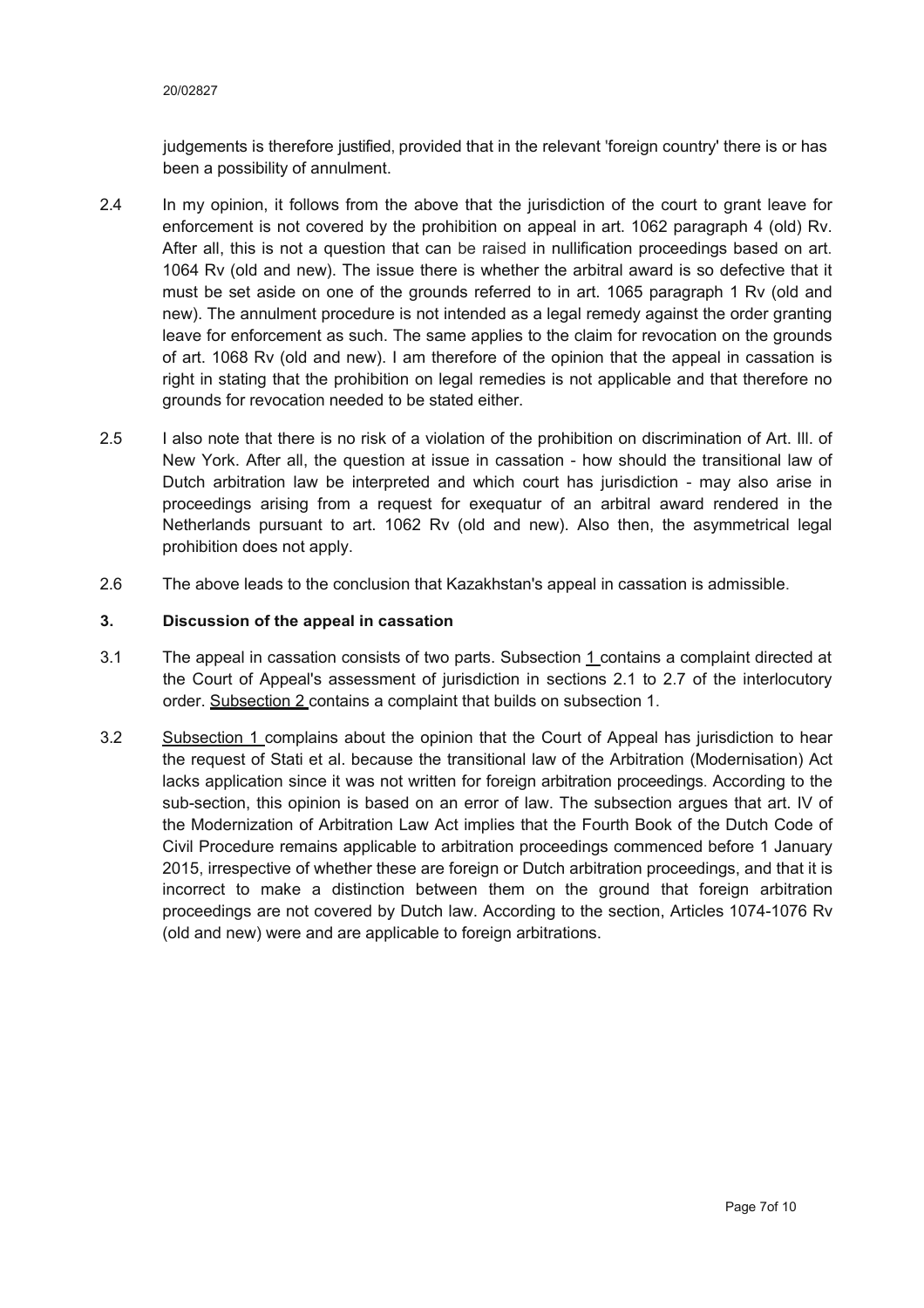3.3 As of 1 January 2015, the Fourth Book ('Arbitration') of the Dutch Code of Civil Procedure has been substantially amended on the basis of the Modernisation of Arbitration Law Act. <sup>16</sup> Art. IV of this Act regulates the transitional law and reads as follows:

> 1. This Act shall apply to arbitrations commenced on or after the date of entry into force of this Act.

> 2. Arbitrations which are or were pending before the date of entry into force of this Act shall continue to be governed by the Fourth Book of the Code of Civil Procedure, as it applied before the date of entry into force of this Act.

> 3. This Act shall apply to cases brought before a court by the issue of a writ of summons or by the submission of a petition for commencement of proceedings if and to the extent that arbitrations as referred to in paragraph 1 are involved.

> 4. This Act shall not apply to matters which have been or are to be brought before a court by the issue of a summons or by the submission of a petition for commencement of proceedings if and to the extent that it concerns arbitrations as referred to in paragraph 2. The Fourth Book of the Code of Civil Procedure, as it applied before the date of entry into force of this Act, shall continue to apply to such cases.

3.4 The Explanatory Memorandum to the bill on modernisation of arbitration law states the following about this provision:

> This article contains transitional law. The proposed rules shall apply to arbitrations which have only been commenced on or after the date of entry into force (paragraph 1). The current rules will continue to apply to cases which were already pending before the date of entry into force (paragraph 2). This not only prevents the same arbitral proceedings from successively being governed by two different types of arbitral procedural law. It also prevents a friction with the arbitration rules of arbitration institutes which are geared to the current arbitration rules, because they often continue to apply to pending arbitrations on the basis of those rules. The proposed transitional law enables arbitral tribunals to bring their arbitration rules into line with the proposed arbitral procedural law and to make them applicable to cases pending as from the date of entry into force of the proposed arbitral procedural law. (... ).

> Subsections 3 and 4 build on subsections 1 and 2. Subsection 3 provides that the proposed procedural rules, if and to the extent that they relate to cases brought before the administrative courts by the issue of a writ of summons or by the submission of a writ of initiation, apply to arbitrations governed by the proposed procedural rules. For arbitrations to which the present procedural law remains applicable, the proposed procedural law does not apply if and to the extent that it relates to cases brought before the State Court by the issue of a writ of summons or by the submission of a writ of initiation. The present procedural law will continue to apply to them. The third and fourth paragraphs ensure that the arbitral tribunal and the state court do not apply a different, possibly even contradictory, procedural law'.  $17$

It is clear from this explanation that the purpose of the transitional arrangement is to prevent two different systems of arbitral procedure from applying to an arbitral proceeding that has already commenced.

3.5 Art. IV Act on modernisation of arbitration law makes no distinction between arbitrations conducted in the Netherlands and arbitrations conducted outside the Netherlands. Neither the legislative text nor

<sup>&</sup>lt;sup>16</sup> Act of 2 June 2014 to amend Book 3, Book 6 and Book 10 of the Civil Code and the Fourth Book of the Code of Civil Procedure in connection with the modernisation of the Arbitration Act, Sib. 2014, 200.

<sup>17</sup> Lower House, session year 2012-2013, 33 611, no. 3, p. 45-46.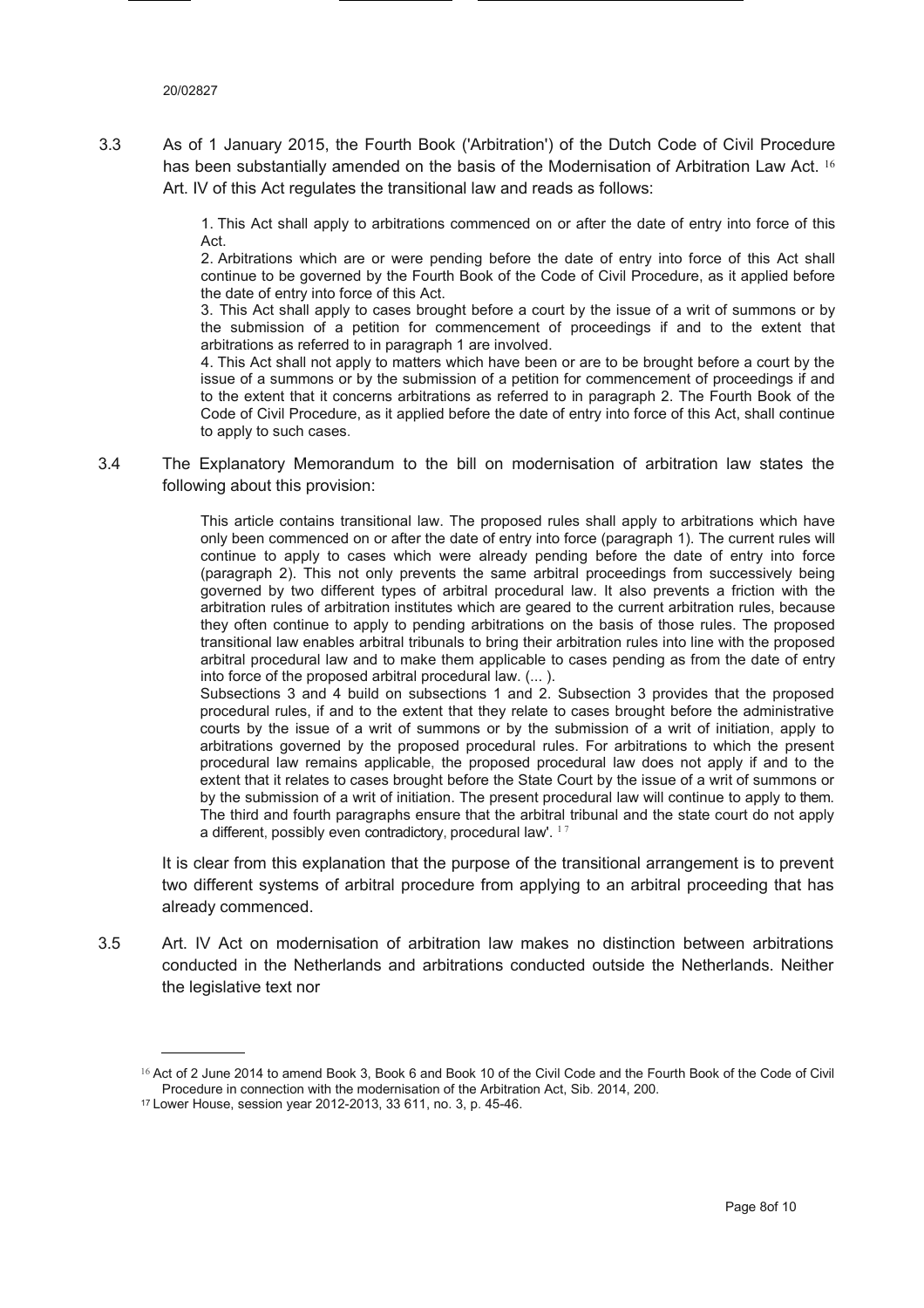the legislative history give rise to the assumption that foreign arbitrations would not be covered by Art. IV. Art. IV par. 2 stipulates that for arbitrations that are or were pending before 1 January 2015 (the date of entry into force of the Act), the Fourth Book of the Dutch Code of Civil Procedure remains applicable, as it was before that date. This means that the transitional arrangement of Article IV also applies to foreign arbitration proceedings, for which rules have been provided in Title II of Book 4 of the Dutch Code of Civil Procedure. This means that on an application for leave to enforce an arbitral award rendered in foreign arbitration proceedings commenced before 1 January 2015, the old (then applicable) arbitration law still applies.  $18$  It does not make any difference that the application procedure itself was commenced after 1 January 2015, as also appears from Article IV paragraph 4 of the Arbitration (Modernisation) Act. <sup>19</sup>

3.6 However, the issue is not undisputed in case law and literature. This case offers the Supreme Court the opportunity to give an opinion on this issue. In the literature it is argued that a foreign arbitral award only 'enters' Dutch law at the moment when recognition and enforcement of that award is sought in the Netherlands. Until that moment, the arbitral proceedings are governed by foreign arbitration law and not by Dutch arbitration law. Therefore, it is argued, it cannot be said that Dutch arbitration law 'continues to apply' to proceedings conducted abroad, as stipulated in art. IV (2) of the Arbitration Law Modernisation Act. According to this view, the possible continuity problems outlined in the Explanatory Memorandum do not arise, and there is therefore no reason to apply the arbitration law from before 1 January 2015.<sup>21</sup> I am not convinced by this view, because it is contrary to the clear text of Art. IV and does not take into account the fact that Art. IV refers to the Fourth Book of the Code of Legal Procedure in its entirety, which therefore includes the provisions applicable to foreign arbitrations. If the legislator had had the intention to exclude foreign arbitrations from the transitional regime included in article IV, this would not have been the case.

<sup>&</sup>lt;sup>18</sup> See oak no. 2.1 of my conclusion (ECLI:NL:PHR:2017:35) for the already mentioned judgment HR 21 March 2017, ECLl:NL:HR:2017:555, NJ 2017/343, m. nt. L. Strikwerda *( Nelux/Nakash ).*

<sup>&</sup>lt;sup>19</sup> Thus oak: Groene Serie Burgerlijke Rechtsvordering, boek 4 Rv, aant. 4.1 (H.J. Snijders): 'To assume that

old law also remains applicable to] petition proceedings initiated as from 1 January 2015 concerning arbitrations that were instituted abroad before 1 January 2015, although for those arbitrations not Articles 1020-1073 Rv (Title IV.1 Rv concerning arbitration in the Netherlands), but Articles 1074-1076 Rv (Title IV.2 Rv concerning arbitration abroad) apply. The text of the law does not make a distinction in this respect, and such a distinction does not seem appropriate to oak. These foreign arbitrations were instituted before 1 January 2015 and were therefore, to the extent that Dutch arbitration law was already applicable to them (and then it concerns art. 1074-1076 Rv), governed by Dutch arbitration law in force at the time. There is no reason to differentiate on this point between Dutch and foreign arbitrations'; H.J. Snijders, Enkele overgangsrecht opmerkingen in aanleiding van de Maximov-debeschikking en diverse rechtspraak, TvA 2019/48.1. See also Wouter de Clerck, Deferred effect of the new arbitration law: plea for a simple(r) reading of the transitional law, in: R. de Graaff and D.F.H. Stein (ed. ), Het Pleil beslecht, Opstellen ter gelegenheid van het 210-yr bestaan van het Genootschap lustitia & Amicitia , 2020, p. 71-78. In a similar vein: Court of Appeal 's-Hertogenbosch 24 January 2019, ECLl:NL:GHSHE:2019:217; Rb. Noord-Nederland 28 November 2017,

<sup>&</sup>lt;sup>20</sup> See G. J. Meijer, T&C Burgerlijke Rechtsvordering, Inleidende opmerkingen bij: Fourth Book Arbitration , rev. 1b; C.L. Schleijpen , JBPr 2019/19, at 5; B.R.D. Hoebeke, Arbitration Act 2015: Leroi est mort, vive le roi!, JBPr 2015/907, at 9.

<sup>21</sup> In this sense: Amsterdam Court of Appeal 19 December 2017, ECLl:NL:GHAMS:2017:5325; Amsterdam Court of Appeal 29 May 2018,

ECLl:NL:GHAMS:2018:1841 and ECLl:NL:GHAMS:2018:1842; Court of Appeal of The Hague 10 September2019

ECLl:N L:GHDHA:2019:2461; Court of Appeal of The Hague 25 August 2020, ECLl:N L:GHDHA:2020:2183.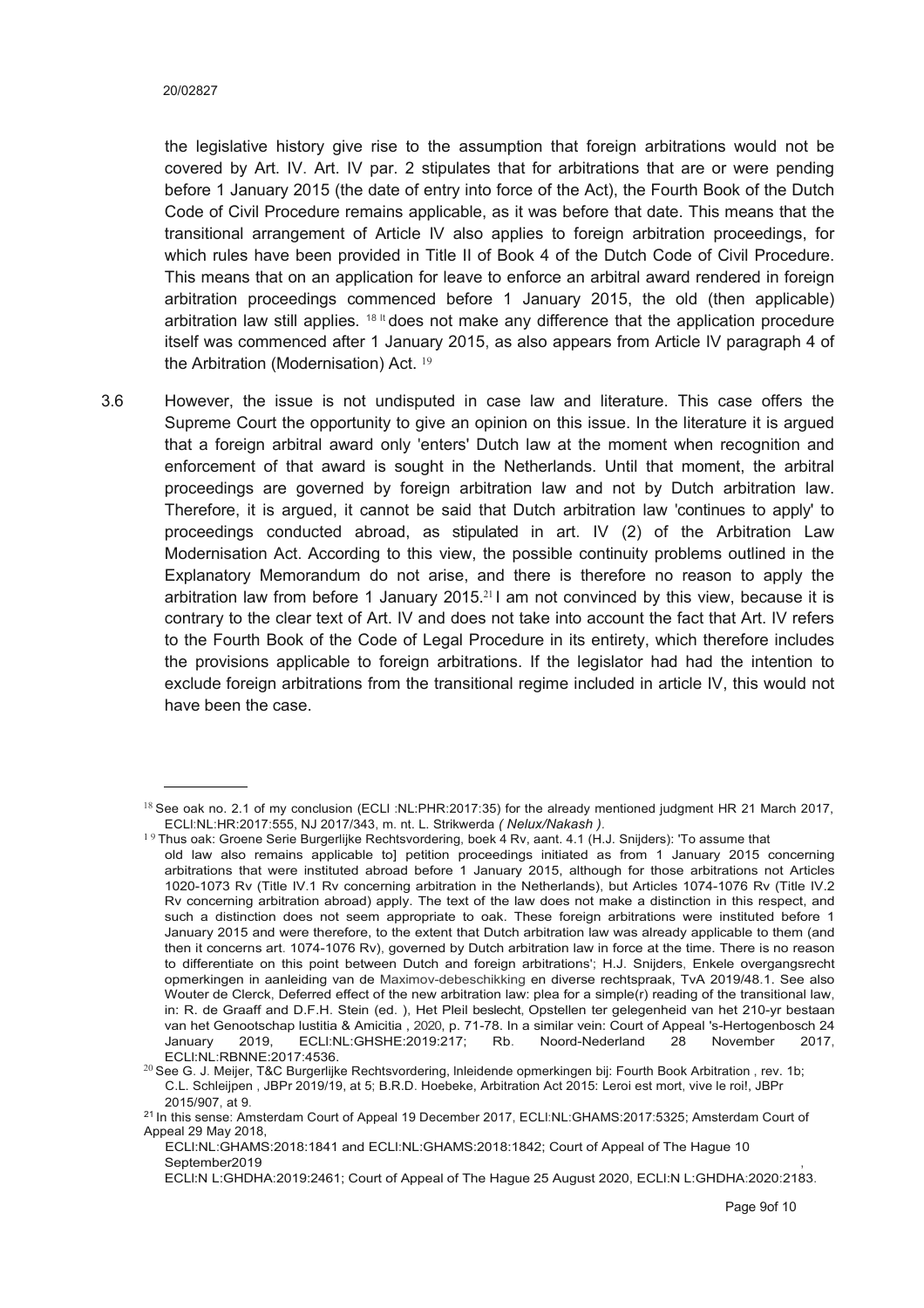#### 20/02827

this should be reflected in the legal text. This is not the case, as stated above.

- 3.7 In the literature it is also pointed out that the importance of continuity in the application of arbitration law, mentioned in the Explanatory Memorandum to Article IV, does not play a role in foreign arbitration proceedings. In itself it is correct that this interest is greater for Dutch arbitration proceedings than for foreign. After all, the differences between old and new arbitration law are particularly significant for Dutch arbitration procedures, regulated in the First Title of Book 4 of the Dutch Code of Civil Procedure. This Title is much more extensive than the Second Title on arbitration outside the Netherlands, but the Second Title has also been amended by the Act on modernisation of arbitration law. One of them is central to this case, namely that the Court of Appeal, instead of the Interim Injunction Judge as competent court, will hear applications based on art. 1075 and 1076 of the Dutch Code of Civil Procedure in the first and only instance. The possibility of an appeal (against a rejection of the application) has thus been removed.  $22$  Another substantive change concerns the ground for refusal in art. 1076 paragraph 1 under Ac (new) Rv in conjunction with art. 1076 paragraph 4 (new) Rv: enforcement of an arbitral award may only be refused if the arbitral tribunal has seriously violated its mandate.  $^{23}$  In subsections 2.6 and 2.7 of its interlocutory decision, the Court of Appeal has considered that these and other amendments to the Second Part are not important for the interpretation of article IV of the Dutch Act on modernisation of arbitration law, because, among other things, they are of a subordinate nature, do not occur in these proceedings, or are not relevant in any other respect. However, none of this seems to me to be relevant to the interpretation of the transitional regulation, as it is clear enough in itself. It is sufficient to establish that the regime for foreign arbitrations has also changed as of 1 January 2015 and that it therefore makes a difference whether the old arbitration law or the new law is applied.
- 3.8 I conclude that part 1 succeeds. Not the Court of Appeal, but the Court in preliminary relief proceedings had jurisdiction in this case, since it has been established that the arbitral awards date from 19 December 2013 and 17 January 2014, so that with regard to the recognition and enforcement in the Netherlands, the law that applied before 1 January 2015 is applicable.
- 3.9 Stati et al. still argued that Kazakhstan has no respectable interest in its wish to refer the case to the judge hearing applications for interim relief, because the court of appeal has assessed the content of Kazakhstan's defences to the application for enforcement and has found them to be unfounded.  $241$  am of the opinion that this argument cannot be accepted, because rules of absolute jurisdiction are of public order. <sup>25</sup> The fact that the court of appeal has assessed the request for enforcement on the merits is not an argument to set aside the rule of absolute jurisdiction that in this case the judge in preliminary relief proceedings is competent by virtue of the transitional law of art. IV of the Modernisation of Arbitration Law Act.
- 3.10 Part 2 of the plea contains a further complaint directed against the recognition and granting of leave for enforcement in the final decision (para. 3.4

<sup>&</sup>lt;sup>22</sup> See Green Series on Civil Procedure, art. 1075 Rv, note 7 (H.J. Snijders). 7 (H.J. Snijders).

<sup>&</sup>lt;sup>23</sup> See Green Series on Civil Procedure, art. 1076 Rv, note 5 (H.J. Snijders). 5 (H.J. Snijders).

<sup>24</sup>See Defence also claiming inadmissibility, under 27, p. **11.**

<sup>25</sup> See Asser Procesrecht/Korthals Altes & Groen 7 2015/205.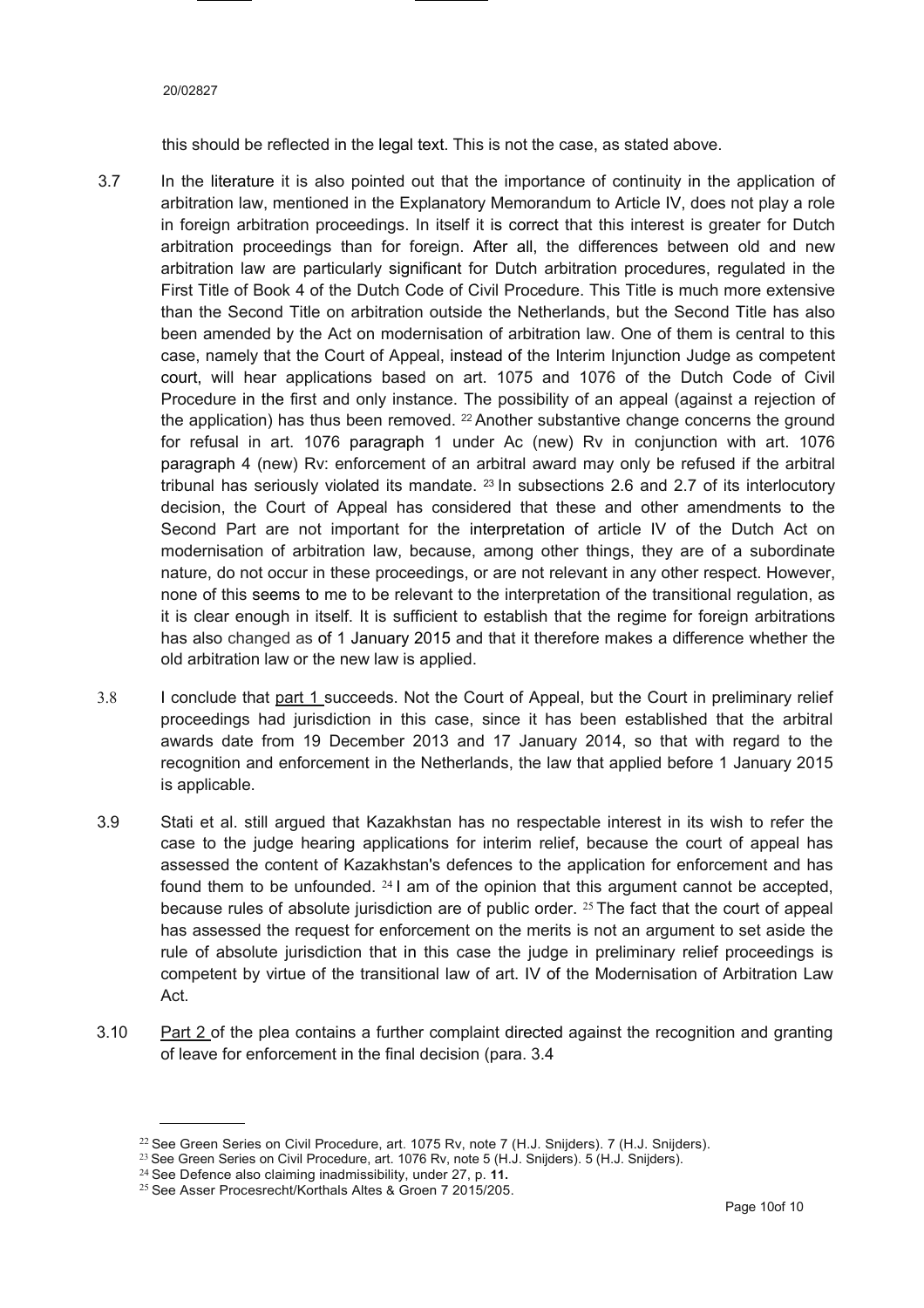#### 20/02827

3.35, 3.41 and the operative part). In view of the success of part 1, this second part also succeeds.

#### **4. Conclusion**

The conclusion is to set aside the contested decisions of the Court of Appeal of Amsterdam and to refer the case back to the Court of Amsterdam.

> The Procurator-General at the Supreme Court of the Netherlands

A-G